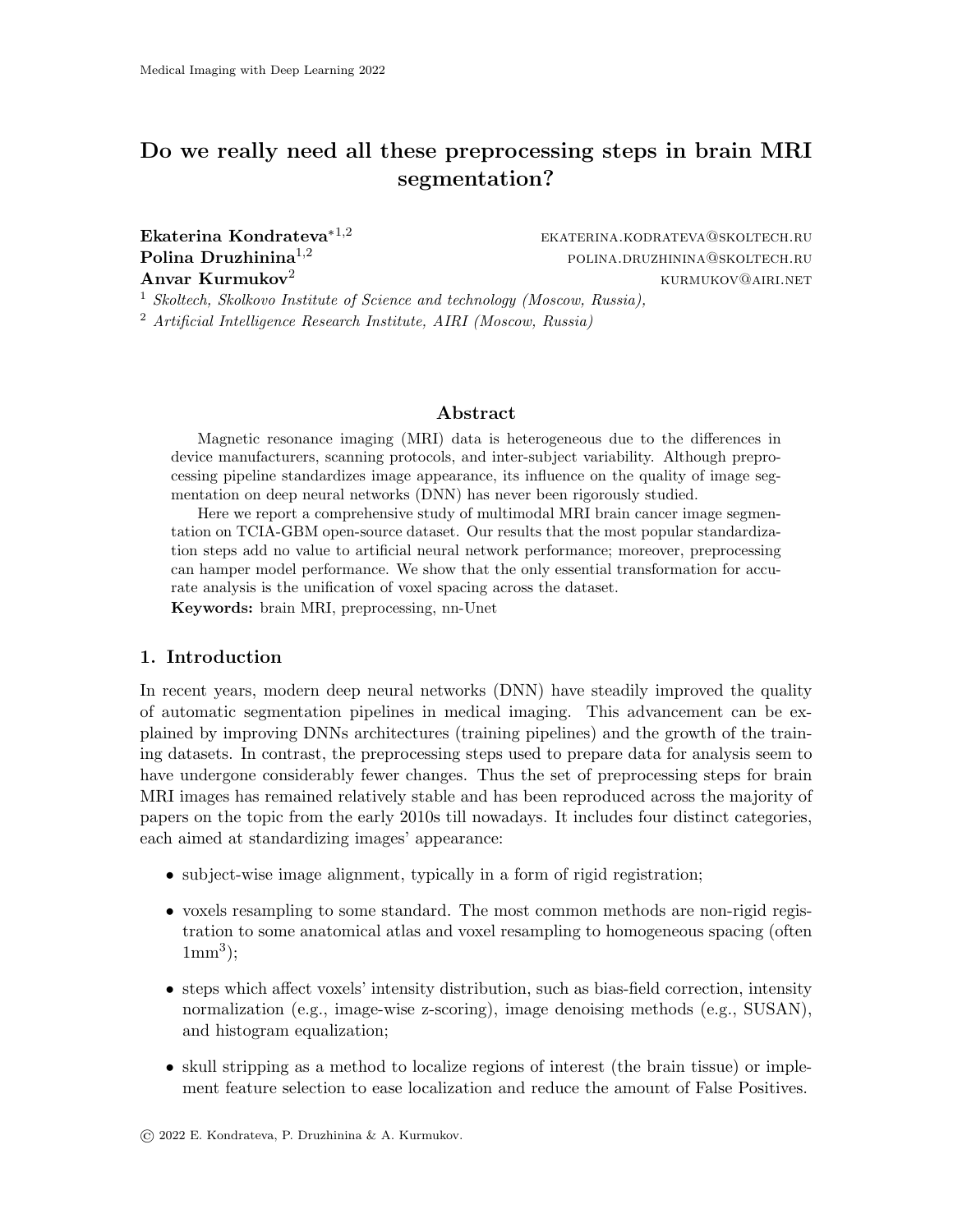These steps are computationally costly and their utility for image segmentation lacks investigation. While increasing variability of the data by data augmentation leads to improved DNNs performance, data preprocessing works quite in the opposite way by reducing data variance. In this study, we analyze different preprocessing strategies, measure their influence on tumor segmentation tasks and recommend the minimal pipeline required for accurate segmentation with the benefits of lower computational costs.

## 2. Materials and Methods

Data description The experiments were carried out on a publicly available DICOM-SEG TCIA GBM (Glioblastoma Multiforme) dataset [\(Beers et al.,](#page-2-0) [2018\)](#page-2-0). The sample consists of 102 patients, with four image modalities in original DICOM format: T1-weighted, T1 contrast-enhanced (CT1), T2-weighted and FLAIR images, and corresponding semiautomatic segmentation.

Experimental design. All experiments in the ablation study were started with rigid registration (without image resizing, only rotation and shift) of every MR sequence on CT1, and ended with image-wise z-scoring. To align different images within the subject and different samples (all four MR sequences) between the subjects, we compare three resampling approaches: resizing the image to the same voxel size of [240, 240, 155], resampling to an isotropic voxel of size  $[1, 1, 1]$ mm<sup>3</sup> and employing non-rigid atlas (SRI24) registration. We tested three algorithms of images intensity correction: bias-filed correction (N4 algorithm), denoising (SUSAN algorithm) and modality-wise histogram standardization.

Model. In the study, we focus on 3D segmentation and use the implementation of U-Net [\(Isensee et al.,](#page-2-1) [2021\)](#page-2-1) model as a standard benchmark solution in medical segmentation. We train 3D nn-Unet with multi-modal input of four modalities on 32GB NVIDIA Tesla V100 PCIe for 100 epochs. All experiments were performed on a 3-fold cross-validation setup with the following parameters: patch size of [128,128,128] with batch size of 2. Model was trained with DiceCELoss loss, learning rate 0.0008 with weight decay 0.0001 and Adam optimizer with momentum 0.99. As data augmentation can interfere with measurements of preprocessing effect, we use data augmentations for the two best performing models and train till the convergence, to get a fair comparison. Data augmentations included zoom, flips, noise, blur, brightness, contrast and implemented in NVIDIA/DALI library.

### 3. Results and Discussion

At first, we show that at least one method of voxel resampling is mandatory to achieve reasonable segmentation quality. All segmentation results (WT, TC, ET) without resampling are statistically significantly worse compared to the experiments with resampling, see Table [1:](#page-2-2) 1 versus 2,3,4 (Dice score 42.9, compared to 85.3, 85.9, and 86.4 for Whole Tumor (WT)). Yet the choose of resampling strategy does not significantly affect the model accuracy. Even though all differences are statistically significant (p-values are less than 0.001 after the correction), we argue that these differences are negligible on clinical perspective, and one should use the fastest approach. To complete the comparison, we further train 3. Resample to spacing and 4. Atlas registration models until the convergence with the data augmentations. The performance of the both models was revealed to be equal on WT